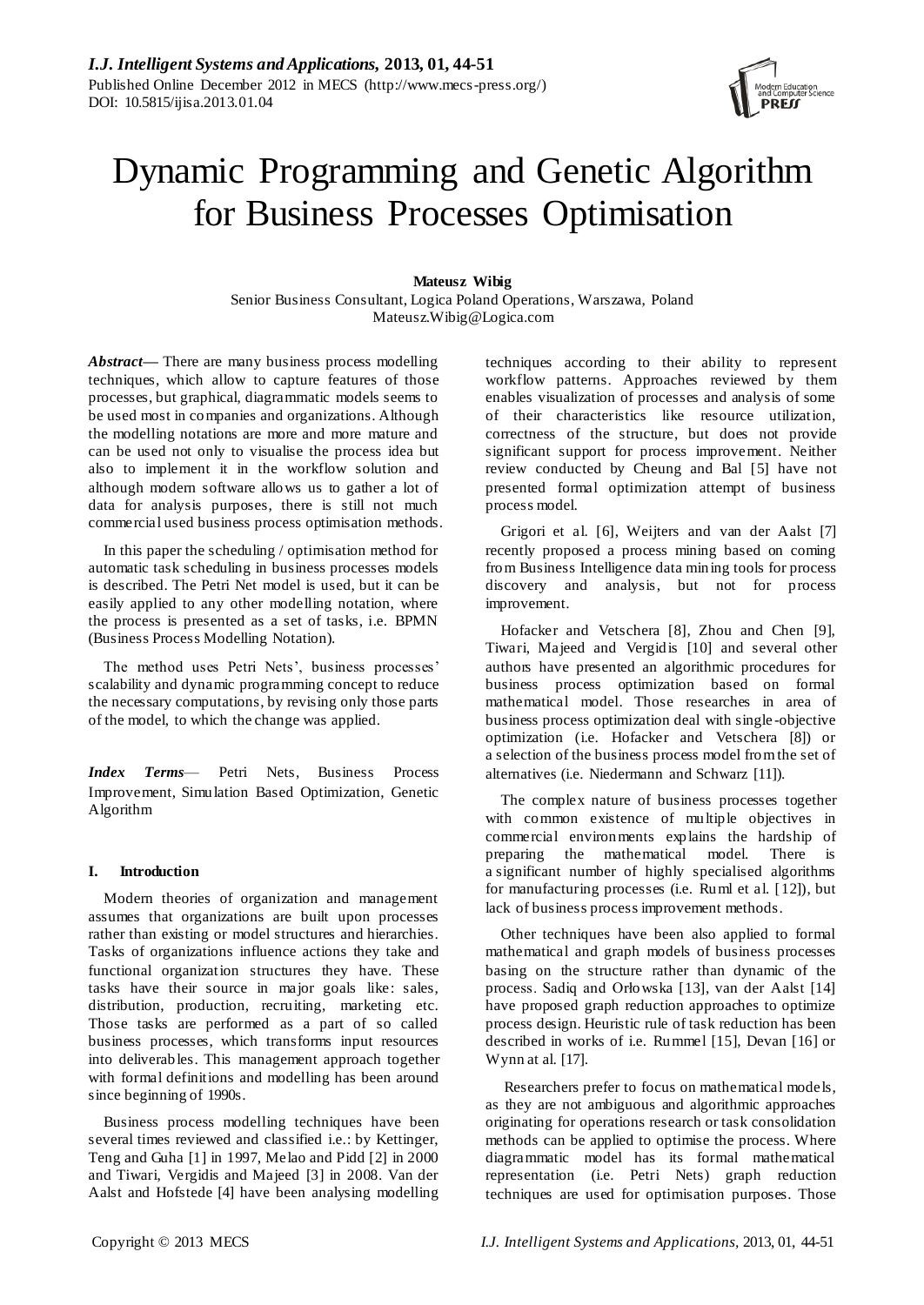techniques gives positive output but as even researchers themselves have spotted [3, 18], analysts are discouraged by the complexity of the method, work needed to prepare the mathematical model and complexity of understanding and explaining the results of optimisation.

That is why optimisation of business processes in the companies and organizations is done mostly manually, with some help of analysis. The optimisation procedure looks like this:

- **Step 1** Specify the system
- **Step 2** Identify the bottlenecks
- **Step 3** Choose among available modifications to resolve the performance bottleneck

Its outputs are highly dependent on the experience and industry knowledge of the analyst. The optimisation is not continuous. It is performed when the bottleneck is spotted, so when the performance incident occurs.

As mentioned earlier modern workflow systems gather a lot of data about performed processes, which might be used to tune those processes continuously and allow organizations to manage their capacity proactively rather than from incident to incident.

The answer to these analysts concerns could be the solution based on business process models they are used to and they can define and visualise and explain to the client – diagrammatic models like BPMN, UML, EPC or Petri Nets graphic representation.

It is unlikely that the algorithm will decide itself if a task is necessary or not in the process. Managers and engineers know well how a process should look like. The help is needed in choosing alternative paths and resources, and planning proper execution times for tasks to optimise the existing process according to multiple objectives i.e.: minimise process duration and cost, maximise return on investment and outputs quality.

The method presented in this paper uses Petri Nets to define the optimisation task – business process model and to simulate its execution. The simulation based optimisation [19] is used with a genetic algorithm NSGA-II (Non-dominated Sorting Genetic Algorithm II) [20] to find the Pareto front of optimal solutions. Paper describes the idea of using dynamic programming concept to decrease number of computations required when applying the change to the process.

Paper is divided into seven chapters. It starts form introduction were the purpose of the paper and the background of the this work is described. In the second chapter used genetic algorithm has been presented. It starts from defining the phenotype – business process model and its transition to genotype – chromosome, that is vector of numbers. After that, the idea of simulation based optimization with Non-dominated Sorting Genetic Algorithm is introduced. Third chapter focuses on Genetic Algorithm elitist approach and complexity. In chapter four the main innovation of this paper, that is

the dynamic programming approach to business processes modelling is described. It contains the idea of how to divide bigger optimization task – more complex business process into number of smaller tasks – less complicated business processes and how to find improved solution for complex problem using solutions generated for the smaller sub-task – subprocesses. Fifth chapter shows the real life application of this method. The paper finishes with the discussion in chapter six and conclusions in chapter seven where the methods of business process modelling, analysis and optimisation presented are compared with other existing approaches and conclusions are made.

The purpose of this paper, except to present the genetic algorithm application, is also to focus the attention of researchers on the analysts' commercial needs, as there is still a lot to improve in commercial used advanced business process optimisation methods.

### **II. Genetic Algorithm for Business Process Optimisation**

#### **2.1 Phenotype and genotype**

Business process modelling notations since very beginning, first manufacturing process description by Adam Smith [21], are based on process being defined as a set of tasks, such as: materials storing, goods relocation, parts combining, functionality tests, client request verification etc.

The business process model composed of tasks and flows between them is a phenotype.

Task is characterised by preparation time and execution time, expenses (costs of materials, tools depreciation, salary etc.), inputs and outputs. Inputs represent all necessary resources, outputs - the results of the job and in some cases returned resources.

For the purpose of this paper Petri Net model of the task was used. It is composed of two transitions and a place between them (Fig. 1). The first transition simulates the start and the second the end of the task, while the place between them indicates if the task is being performed. Input places of the first transitions plays part of resources, the output places of second transitions are equivalent of the results.



Fig. 1: Example of a task with two different resources and one product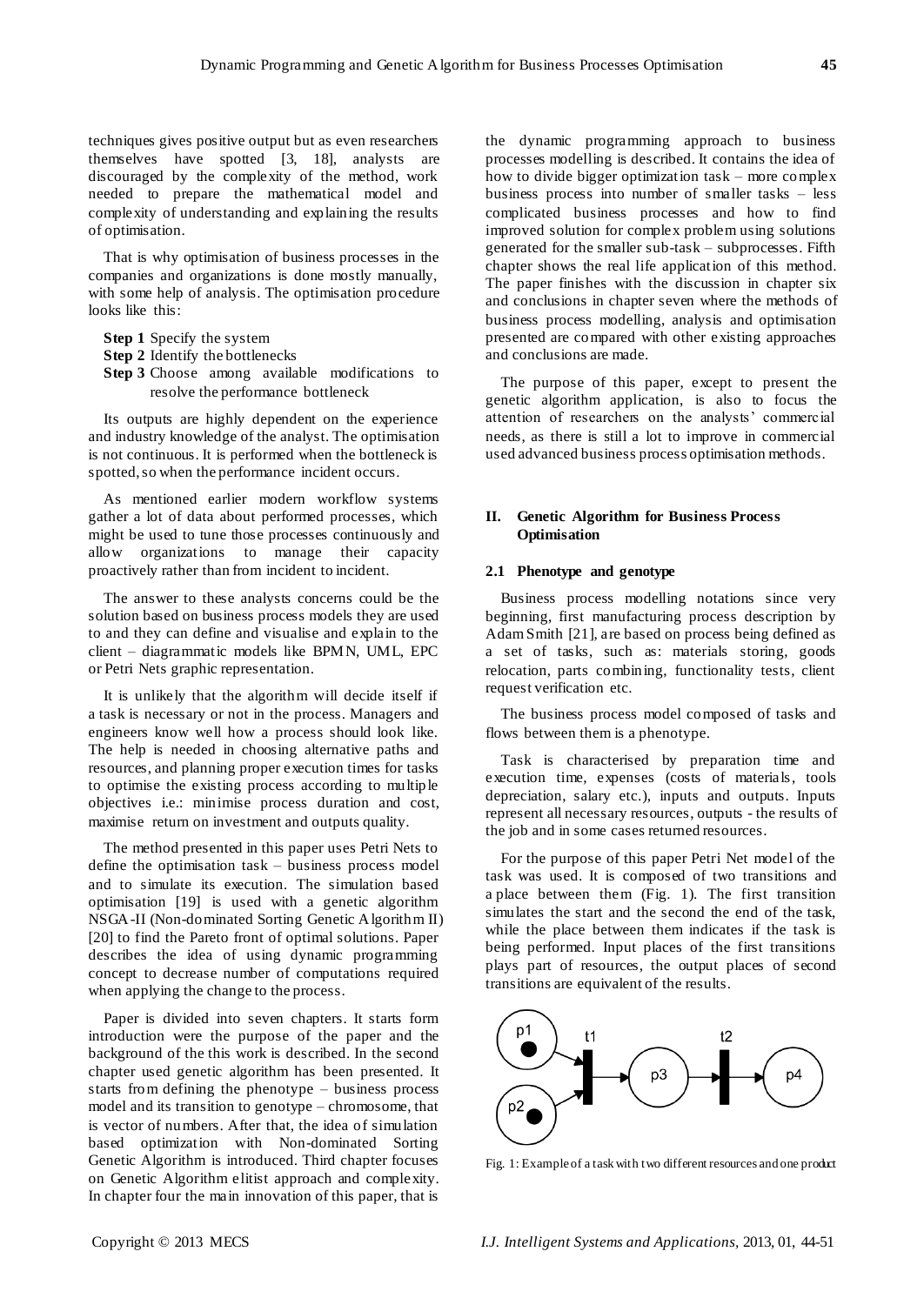The optimisation problem is represented by the genotype - a vector of transitions' firing delays [22] and the sets of possible values for those delays defining the constraints.

$$
s = [t_1, \dots, t_k], t_1 \in T_1, \dots, t_2 \in T_2
$$
\n<sup>(1)</sup>

Genotypes, from the genetic algorithm, are applied to the model, creating a phenotype that is the model of the process with set up task start and duration times. In a model time constraints, costs, profits and other necessary attributes are assigned to places and transitions. Data gathered during the simulation is used to estimate a value of a fitness function for each objective  $(f_i(s))$ .

$$
F(s) = [f_1(s),..., f_n(s)]
$$
\n(2)

#### **2.2 Simulation-based Optimisation**

The idea of simulation based optimization is presented on the Fig. 2. Initializer starts the whole process by generating from the set of possible solutions S starting solution  $S_1$  - first population in genetic algorithm. If this is first time the process is being optimised the heuristic approach has been applied and shortest possible times are set to transitions' firing delays. Strong mutation at the beginning will provide diversity into the population. If this process has been optimised earlier last population can be used as a starting point  $S_1$ .



Fig. 2: Diagram of simulation based optimiser

The solution is used in the simulation. Transitions' firing delays are applied to the model and data gathered by the simulator is used to estimate the fitness function value F(s). Based on fitness function value the selection is conducted and the decision about using the solution from population  $S_1$  is made. If the solution is chosen the optimization process is stopped.

If not, the optimizer generates other possible solutions from the set  $S$  – next population  $S_i$ . Next population is being generated using genetic algorithm operators: crossover and mutation.

Single point crossover operator is used. Chromosome can be divided only in points where genes responsible for single transition delay in business process model will not be separated. Otherwise the operator might produce incorrect genotypes. This way the knowledge about the phenotype – Petri Net business model is applied to improve the quality of reproduction.

Chromosomes for crossover are chosen using rank selection based on non-dominated sorting of NSGA -II algorithm. The concept is similar to roulette wheel but the probability is proportional to the rank – position in sorted collection of individuals. In NSGA -II individuals are sorted based on the solutions which dominates them and distance from the nearest neighbour.

Mutation probability is high at the beginning of the search to cover larger search space and it decreases over the time. This concept is similar to simulated annealing.

New population  $S_i$  is then used in simulation and the next iteration begins.

#### **2.3 Multiobjective optimisation in NSGA-II**

For optimisation the elitist genetic algorithm NSGA-II was used. Even in the simplest form genetic algorithms are rather independent from the starting point and they can be used together with simulation results, when the goal function is not known or difficult to define.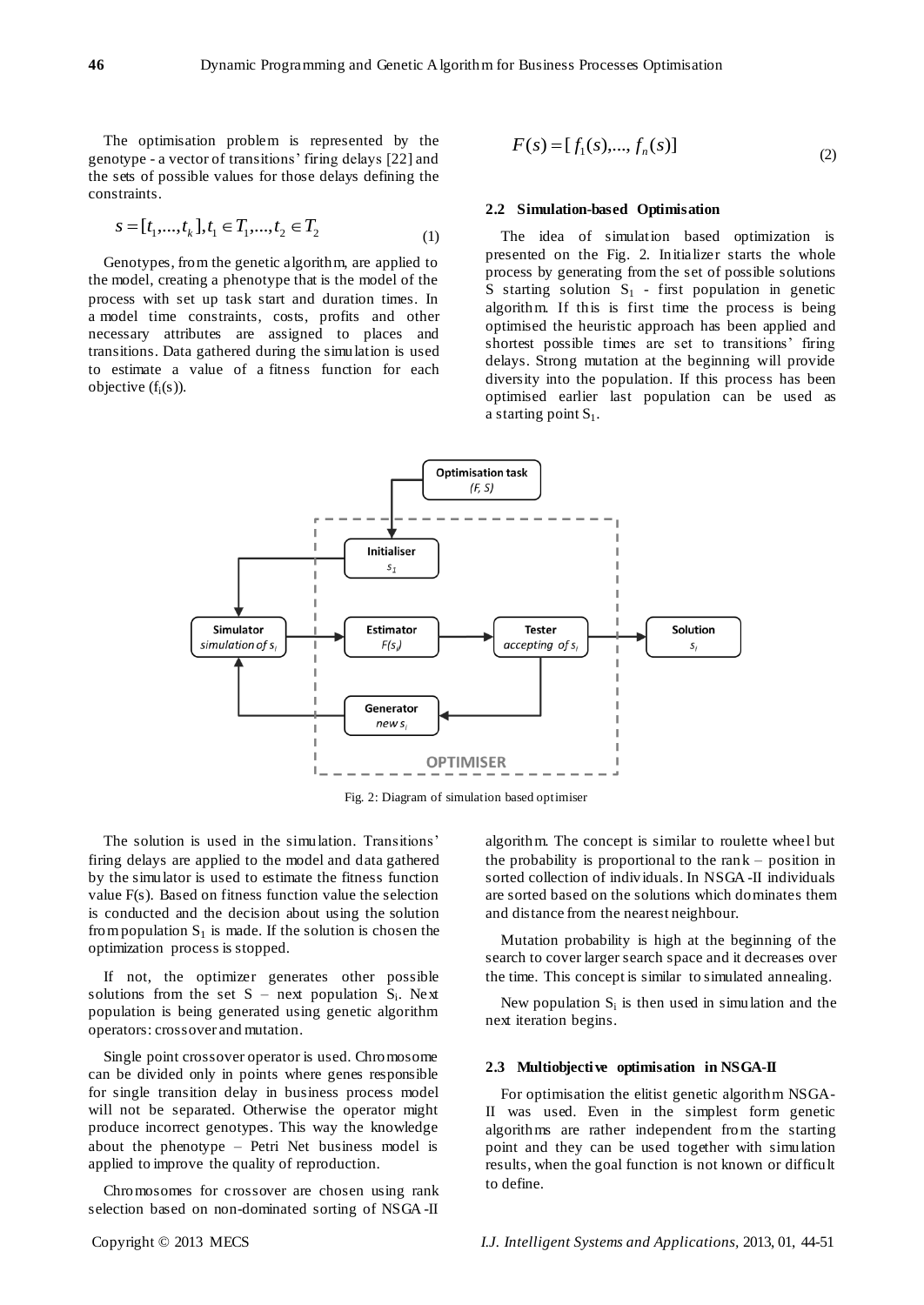In this method we need to find a set of nondominated solutions - individuals. The solution s is not dominated when it cannot improve any objective without degrading at least one another:

$$
\forall s_n \neq s : \exists x : f_x(s) < f_x(s_n) \tag{3}
$$

Searching for this kind of set (called Pareto front) affects the selection method. Selection drives the population towards better solutions. In this case (NSGA-II [20]) better individual means:

- 1. Not dominated,
- 2. Dominated by less individuals,
- 3. Lying further from other individuals.

The output from the optimisation will be a Pareto front  $S_i$  describing a set of optimal solutions  $s_i$ . Such a solution  $s_i$  is composed of a vector of transitions firing delays – a genotype, together with estimated values of fitness functions vector  $F(s_i)$ .

#### **III. NSGA-II Algorithm Complexity**

Most of genetic algorithms with non-dominated sorting for multi-objective optimisation have  $O(mN^3)$ computational complexity, there are some examples of elitist approach which allows to decrease the complexity to  $O(mN^2)$ , where N is a size of the population and m is a number of objectives. One example is used NSGA-II another is an approach from Rudolph [23].

In the NSGA-II algorithm each iteration starts from combining parent and children population.

Next the fast non-dominated sorting is applied, which includes finding for each individual number of dominating individuals and a set of dominated individuals, dividing the solutions to fronts according to the solutions which dominates them. Front 0 will contain non dominated solutions, front 1 solutions dominated only by the solutions from front 0 and so on. It requires  $O(mN^2)$  comparisons.

Crowding distance is assigned to the elements of the calculated fronts. Calculating the distance from the nearest neighbours – by each of objective requires O(mN logN) operations.

The N best solutions become the next parent population. Better individual means individual assign to the front with the lower number (non-domination rank), or if the individuals belong to the same front – the individual with the higher crowding distance (lying further from other solutions) sorting and choosing the N best individuals form the whole population is O(2N  $log(2N)$ ).

New children population is generated using selection, crossover and mutation.

Therefore the complexity of the whole algorithm is  $O(mN^2)$ , where N is a size of the population and m is a number of objectives.

### **IV. Application of the Dynamic Programming Approach**

Experiments [24] show that the genetic algorithm together with a simulator allows finding best model parameters (transition delays) to optimise chosen fitness function. It is obviously simple, but it is also time consuming. It takes a lot of operations  $O(mN^2)$  to solve the problem – to create next generation. While the number of objectives (m) is dependent on the optimisation goals, the population size (N) and the number of generations are proportional to the number of parameters.

In this chapter the idea of using one of the Petri Nets features – scalability and the concept of dynamic programming to in the described simulation based optimisation is presented. Its goal is to divide the bigger optimisation task to set of smaller ones and reduce this way the number of necessary computations.

#### **4.1 Dividing the Problem - scalability**

In a business process, elements like warehouses, factories, planes or ships can be found. Furthermore the same process can be analysed on a level of particular machines working on a production line or web services updating the database records. Model should be then very flexible when it comes to scalability, to be able to represent processes on any level of complexity.

Thank to this scalability, the process model can be divided into subprocesses or merged. From one point of view the whole engagement can be treated as a one task, while from another it can be complicated, multi-element process, just like in an example below (Fig 3).



Fig. 3: Different complexity levels

This flexibility is not only useful for presentation reasons, but it also complies with all the requirements which must be fulfilled in case of the dynamic programming. The optimisation task in the form of a business process model can be divided into smaller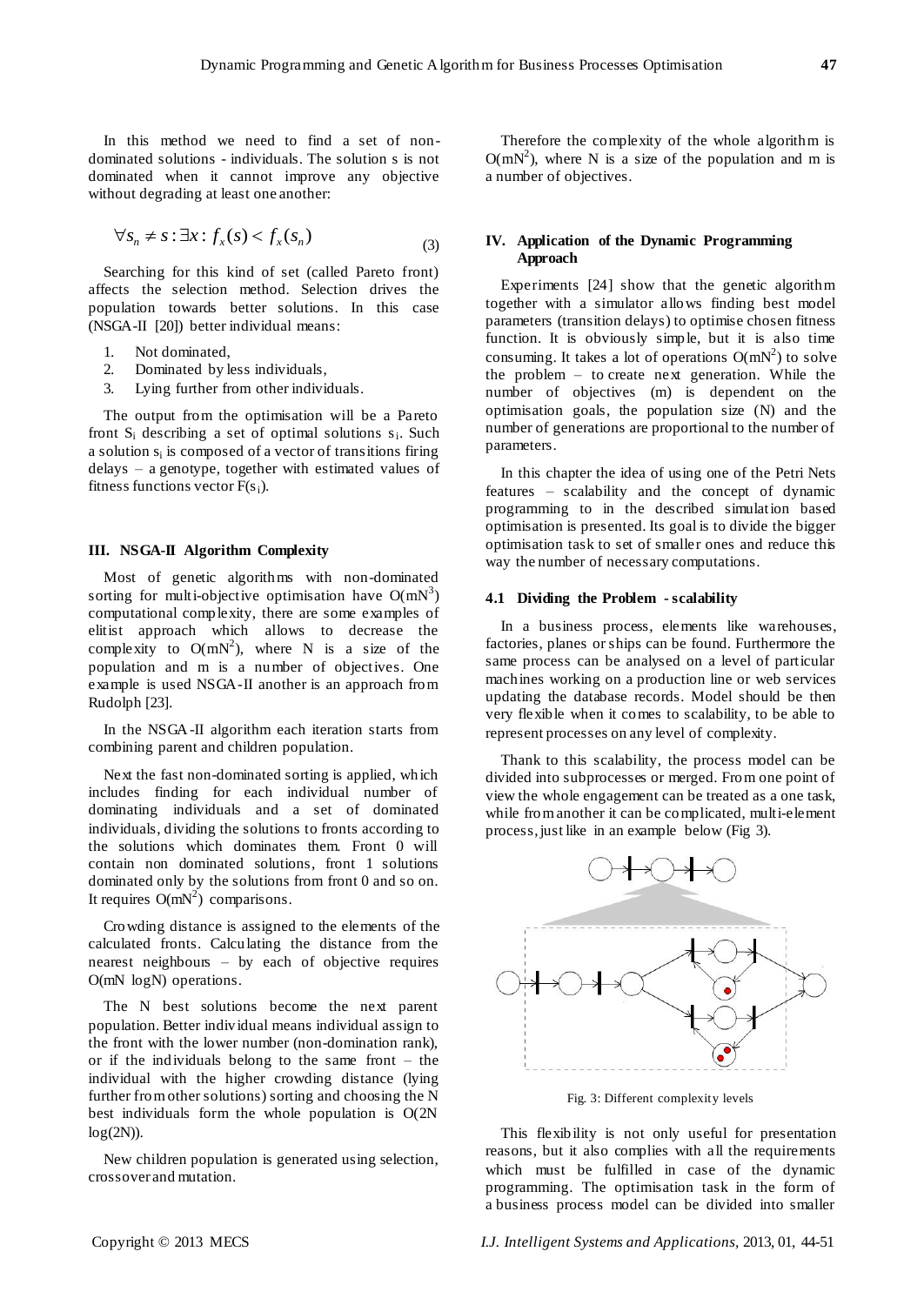sub-problems and their solutions can be merged into the overall solution.

This is one of the best practises of business process modelling, to model them as a high level – main process containing activities and subprocesses defining those activities. This improves clarity of the process visualisation. Subprocesses can also be detected automatically by graph analysis, such algorithm should find in a graph sub-graphs that:

- 1. Are composed of whole tasks. Tasks represented in a model by two transitions joined with a place cannot be told apart.
- 2. Starts with one place or one transition (task starting transition) and ends as well with one place or transition (task end transition). This will allow replacing it by a single task.
- 3. Incorporate a synchronisation of the flow for any flow fork it contains.

# **4.2 Dynamic Programming Procedure**

Obviously choosing the best solutions for subprocesses and joining them together not necessarily gives the best overall solution. It might work fine when we have only one objective and it is time, then the faster task is done the better or at least not worse.

For the solution on a higher level, for the process that contains subprocesses, the same optimiser can be applied than to process without subprocesses. The Pareto front for the subprocess  $S_i$ , found in a previous iteration will be used to evaluate the task, which represents this subprocess  $P_i$  in next iteration, like on diagram (Fig. 4).

The genetic algorithm generates starting and ending transitions delays. Knowing the duration of the subprocess and having the Pareto front of possible solutions  $S_i$ , the particular solution si and the estimated value of the fitness function  $F(s_i)$  can be found and used in the selection tournament method.

As an effect of the merging (optimising higher level process) the Pareto front with optimal solutions is being defined. It can be a final solution or an input for the next iteration.



Fig. 4: Dividing problem (P) and merging solutions into final solution (S) - schema.

The procedure proposed in this paper consists of the following steps:

**Step 1** Find in business process model P subprocesses  $P_1-P_n$ ; in process P replace all subprocesses by single tasks to get the new model P'.

**Step 2** For each subprocess  $P_i$  in  $P_1-P_n$ , if it is still has more tasks then set threshold, go through step 1) with  $P = P_i$ .

**Step 3** For each process  $P_i$ , which does not contain any subprocesses find the set of non-dominated solutions S<sup>i</sup> using simulation based optimisation with genetic algorithm.

**Step 4** For each process  $P_i$  that consists of activities and subprocesses, for which solutions S has been already generated, find the set of non-dominated solutions  $S_i$  using simulation based optimisation with genetic algorithm. For simple activities use its attributes (i.e. cost, time constraints etc.) for estimation of fitness functions f. In case of tasks that are subprocesses replacements apply solutions S generated in previous iterations.

**Step 5** Repeat step 4) until the solution S for the original business process P is reached.

#### **V. Real life Example**

This real life example purpose is to show how the designed optimization method can be used for continuous business process improvement, where it is most effective.

Social Insurance Institution in Poland has defined the way how to handle the sick-leave medical certificates. It contains 115 tasks for documentation validation, calculating, booking and payment of the compensation, communication with doctors, patients, employers and other insurers etc. The process has been redesigned, analysed and prepared to be implemented in an online e-health platform.

There were 3 main objectives: time, cost and quality measure connected to correctness of the compensation calculation and fraud detection.

If the whole medical certificates handling would be optimised using the proposed solution as a one process it's complexity would be estimated: O(mN2), with  $m = 3$  and N proportional to 115, as the population size in genetic algorithm should be proportional to the problem size.

The process has been designed in a form of 1 main process and 9 subprocesses having from 3 to 37 tasks, around 13 in average. It means that m equals 3 and average N is proportional to 13.

This procedure is designed for continuous process improvement; when the change will occur only changed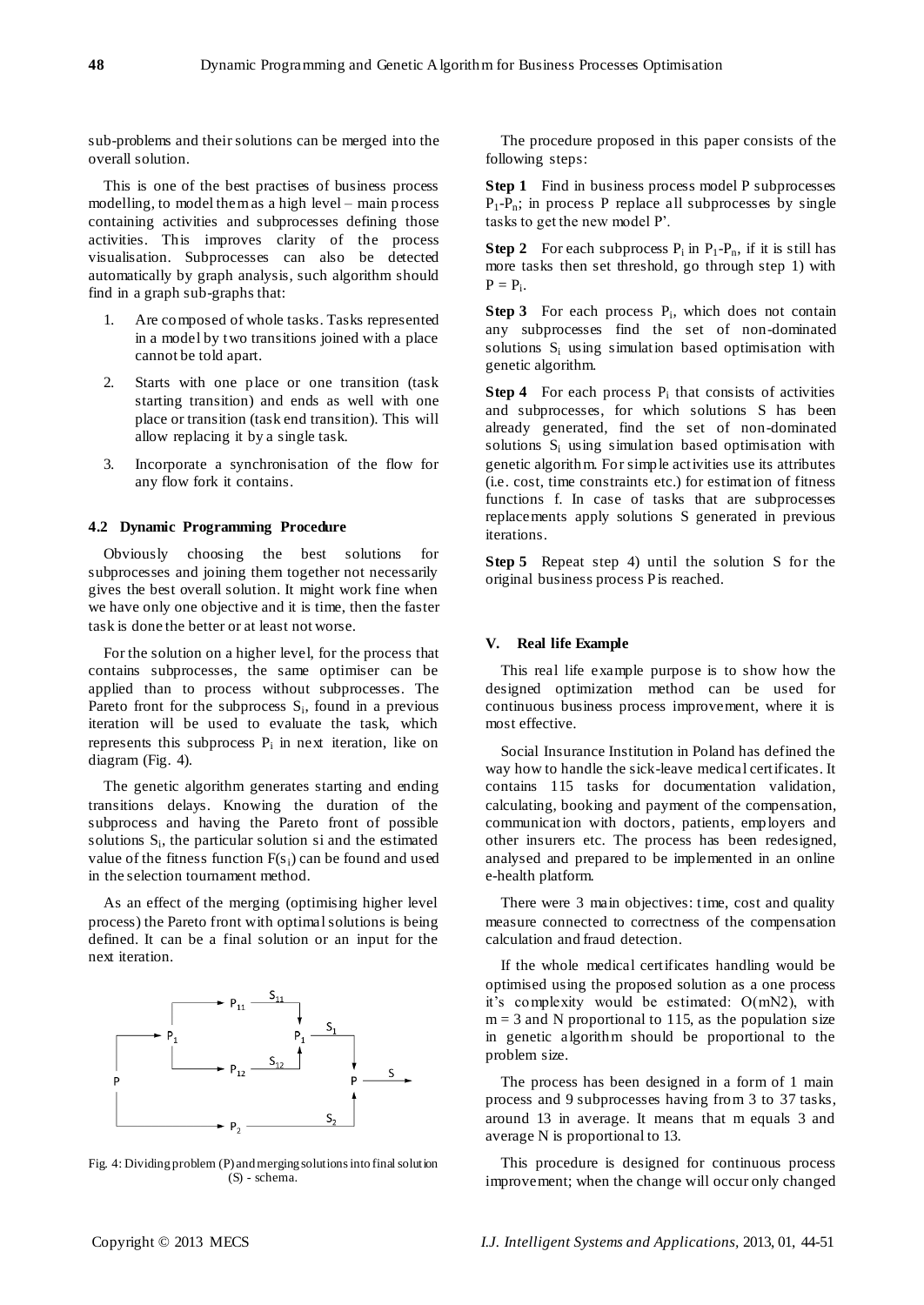subprocesses and the main process have to be recalculated.

Additionally the method calculates only once subprocesses that occur more than once in the whole process (i.e. formal acceptance procedure, quality check procedure).

# **VI. Discussion**

The method seems to fit in the gap between analysts' need of easy understandable method and results and researchers wish to work with the non-ambiguous models with mathematical basis. It has relatively simple graphic input in the form of diagram, which is used for simulation. Just like other visual notations transferable into executable, this can be considered as diagrammatic business process language (together with notations like BPMN, YAML and UML 2.0).

The Petri Net based business process model proposed in this paper also fulfils all the requirements of the mathematical business process model defined in example by Vergidis, Tiwari and Majeed [10].

Vergidis, Tiwari and Majeed [3] have also published in IEEE a review and classification of existing methods for business process modelling. Proposed in this paper modelling method provides change to the classification of business process modelling techniques proposed by them (Fig 5). Petri net model can a business process language, which can be used to implement and simulate the execution of the processes.



Fig. 5: Amended classification of business process modelling techniques

Furthermore genetic algorithm and simulation based optimization can be added to the business process optimization types proposed by them in the review of existing business process modelling and optimisation techniques [3]. When diagrammatic models become graphic business process languages – as they can be compiled and executed in modern workflow software, researchers might place more attention to those two widely used modelling techniques. Analysts, supply chain managers, plant engineers and others would welcome guidance, new algorithms and methods.

| Model of<br>business process            | Classification of the<br>model                                           | Types of<br>business process analysis                                             | Types of<br>business processes optimisation         |
|-----------------------------------------|--------------------------------------------------------------------------|-----------------------------------------------------------------------------------|-----------------------------------------------------|
| Flowcharts                              | Diagrammatic models                                                      | Observational                                                                     |                                                     |
| RADs                                    | Diagrammatic models                                                      | Observational<br>Performance analysis                                             |                                                     |
| <b>IDEF</b>                             | Diagrammatic models                                                      | Observational<br>Simulation                                                       |                                                     |
| Petri Net                               | Diagrammatic models<br>Mathematical models<br>Business process languages | Observational<br>Validation<br>Verification<br>Simulation<br>Performance analysis | Graph reduction<br>Genetic algorithm and simulation |
| Mathematical models                     | Mathematical models                                                      | Performance analysis<br>Simulation                                                | Algorithmic approaches                              |
| <b>Business</b><br>process<br>languages | Business process languages                                               | Performance analysis<br>Simulation                                                | Genetic algorithm and simulation                    |

Table 1: Amended classification of business process optimisation methods

#### **VII. Conclusion**

Experiments described in earlier work [24] as well as work of others i.e.[10] show that the genetic algorithm is useful in the field of continuous parameter optimisation. It can be used to solve variety of problems,

due to its robustness and its ability of escaping from local optima.

Together with simulation it can respond on analysts demand for relatively not complex tool based on diagrammatic business process notation for proactive

Copyright © 2013 MECS *I.J. Intelligent Systems and Applications,* 2013, 01, 44-51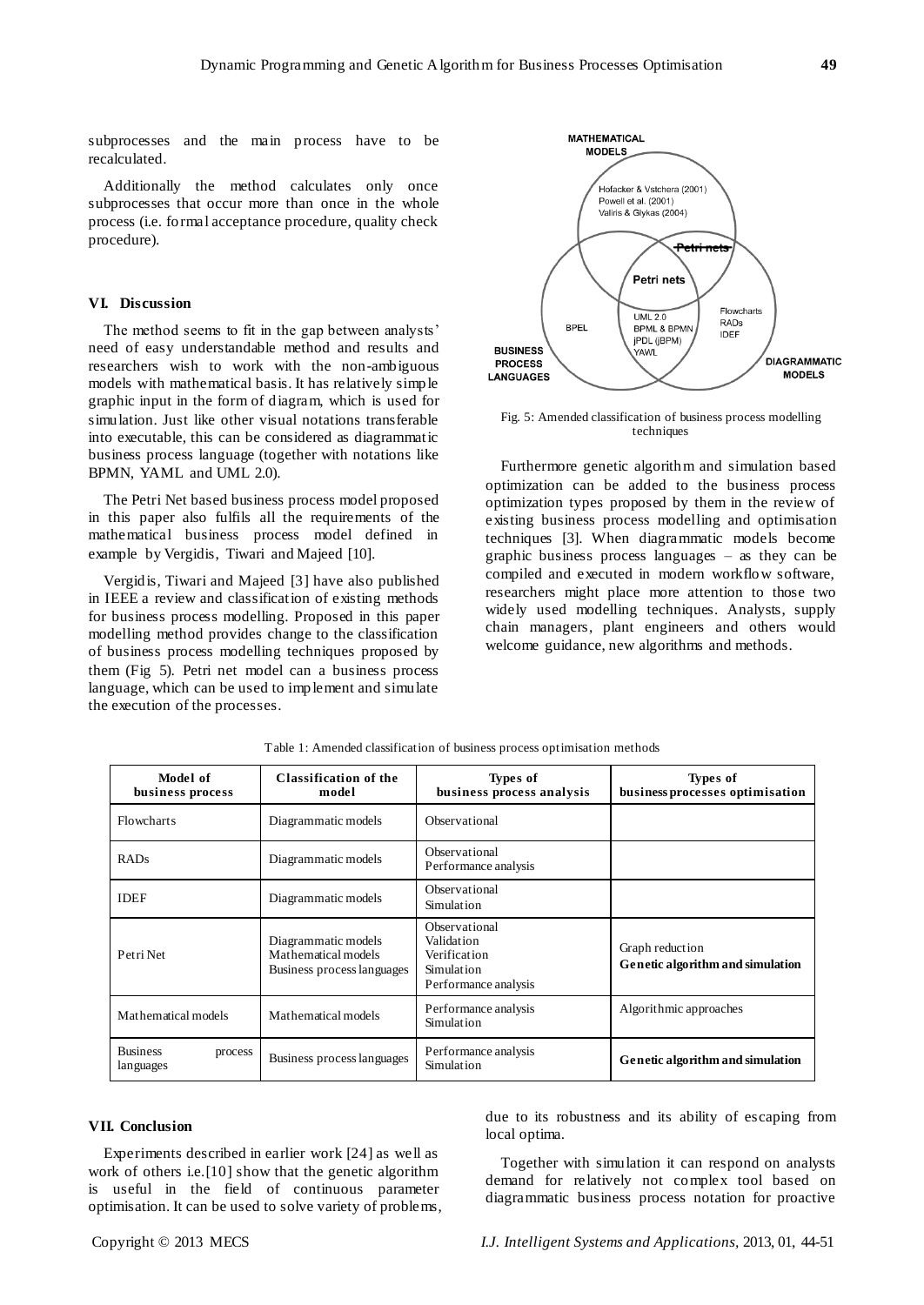capacity management. It is no capable of designing or reengineering the process but it can be used for continuous business process improvement and adaptation to new conditions and changes, which occur on the market and inside each company almost every day. The advantage of dynamic programming procedure is that it allows analysing and applying the innovation without recalculating everything from the beginning. Implementing the change of the situation on a market causes revision of only those subprocesses where the transformation takes place.

Results of this research might point researchers' attention on the analysts' needs and capabilities. Computer science should improve commercial used advanced optimisation methods by focusing on diagrammatic process languages as a basis for process improvement algorithms.

#### **References**

- [1] W.J. Kettinger, J.T.C. Teng and S. Guha. Business process change: A study of methodologies, techniques and tools. MIS Quartely., Vol. 21, 1997.
- [2] N. Melao and M. Pidd. A conceptual framework for understanding business process modeling. Information Systems, Vol. 10, 2000.
- [3] K. Vergidis, A. Tiwari and B. Majeed. Business process analysis and optimisation: beyond reengineering. IEEE Transactions on Systems, Man and Cybernetics – Part C: Application and Reviews, Vol. 38, 2008.
- [4] W.M.P van der Aalst, A.H.M ter Hofstede, B. Kiepuszewski and A.P. Barros. Advanced workflow patterns. Proceedings of  $7<sup>th</sup>$  International Conference on Cooperative Information Systems, Berlin 2000.
- [5] Y. Cheung and J. Bal. Process analysis techniques and tools for business improvements. Business Process Management, Vol. 4, 1998.
- [6] D. Grigori, F. Casati, M. Castellanos, U. Dayal, M. Sayal and M.C. Shan. Business process intelligence. Computers in Industry, Vol. 53, 2004.
- [7] T. Weijters and W.M.P. van der Aalst. Process mining: discovering workflow models from eventbased data. Proceedings of 13<sup>th</sup> Belgium-Netherlands Conference on Artificial Intelligence, 2001.
- [8] I. Hofacker and R. Vetschera. Algorithmical approaches to business process design. Computers & Operations Research, Vol. 28, 2001.
- [9] Y. Zhou and Y Chen. Project-oriented business process performance optimization. Proceedings of Industrial Electronics Conference, 2003.
- [10] A. Tiwari, K. Vergidis, and B. Majeed. Evolutionary multi-objective optimisation of business processes, in Proc. IEEE Congress of Evolutionary Computations, Jul. 2006, pp. 3091– 3097
- [11] F. Niedermann and H. Schwarz. Deep business optimisation: making business process optimisation theory work in practice. Lecture Notes in Business Information Processing, Vol. 81, 2011.
- [12] W. Ruml, M.B. Do, R. Zhou and M.P.J. Fromherz. On-line planning and scheduling: an application to controlling modular printers. Journal of Artificial Intelligence Research, Vol. 40, 2011.
- [13] W. Sadiq and M. Orłowska. Analyzing process models using graph reduction techniques. Information Systems, Vol. 25, 2000.
- [14] W.M.P. van der Aalst, A. Hirnschall and H.M.W. Verbeek. An alternative way to analyse workflow graphs. Lecture Notes in Computer Science, Vol. 2348, 2002.
- [15] J.L. Rummel, Z. Walter, R. Dewan and A. Seidmann. Activity consolidation to improve responsiveness. European Journal of Operations Research, Vol 134, 2001.
- [16] R. Dewan, A. Siedmann and Z. Walter. Workflow optimization through task redesign in business information processes. Proceedings of Hawaii Internationl Conference of System Science, 1998.
- [17] M.T. Wynn, H.M.W. Verbeek, W.M.P. van der Aalst, A.H.M. ter Hofstede and D. Edmond. Reduction rules for YAWL workflows with cancellation regions and OR-join. Information Software Technology, Vol. 51, 2009.
- [18] M. Koubarakis and D. Plexousakis. A formal framework for business process modelling and design. Information Systems, Vol. 27, 2002.
- [19] P. Köchel. Solving logistic problems through simulation and evolution. Proceedings of the 7th International Symposium on Operational Research, Ljubljana 2003.
- [20] K. Deb, S. Agrawal, A. Pratap and T. Meyarivan. A fast elitist non-dominated sorting genetic algorithm for multi-objective optimisation: NSGA-II. IEEE Transactions on Evolutionary Computations, Vol. 6, 2002.
- [21] A. Smith. The Wealth of Nations, 1776.
- [22] E.J. Macias and M.M.P. de la Parte. Simulation and optimization of logistic and production systems using discrete and continuous Petri nets. Simulation, Vol. 80, 2005.
- [23] G. Rudolph. Evolutionary search under partially ordered sets. Technical Report No CI-67/99,